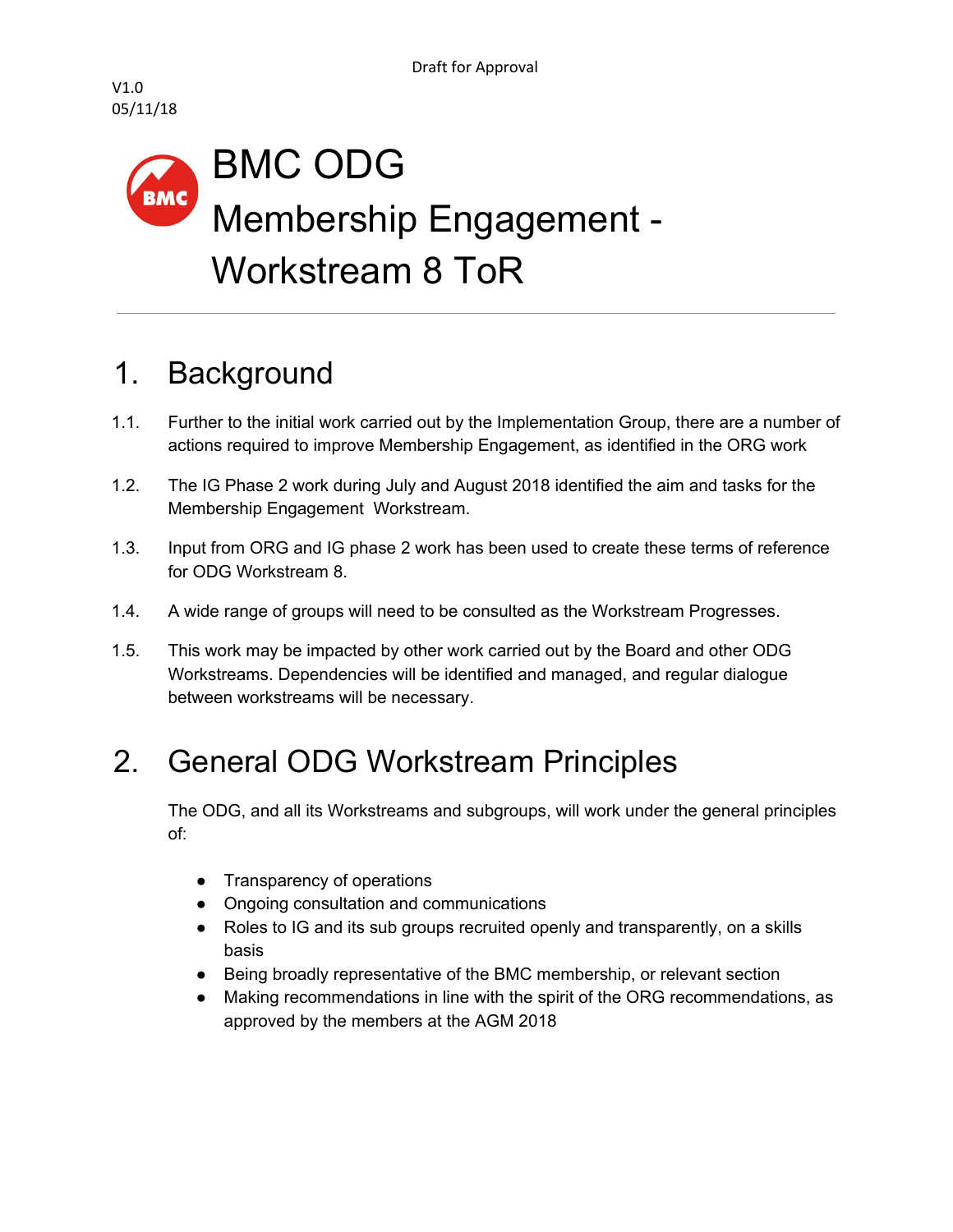V1.0 05/11/18

#### 3. Aim and Scope

3.1. To increase engagement of the BMC membership in local, national and policy issues, and develop volunteering and volunteers across the organisation. This will likely require changes to both processes, and IT systems within the BMC.

The areas for review from the July "IG phase 2 recommendations" document are:

- a. Local Areas
- b. Digital Support (in partnership with CEO)
- c. Club Members
- d. Volunteers
	- i. Recruitment
	- ii. Training and support
	- iii. Retention
	- iv. Recognition
- 3.2. In the "ODG Recommendations Matrix" worksheet, there are 4 ORG recommendations where Membership Engagement workstream is "responsible", these are -

|--|

18. The BMC should implement a technology based national polling and discussion platform to gauge member views on national, international and local issues.

19. The BMC should implement a technology based Annual Member Survey

37. Local Area Committees should remain, however a number of operational changes should be made in order to make them more effective

38. The BMC should implement an online voting platform in order to increase member engagement in its General Meetings.

3.3. There are a further 8 ORG recommendations where the Membership Engagement workstream needs to be "consulted / involved" in the development of these recommendations, since they will determine the context in which the Membership Engagement workstream operates. Most of these dependencies have NOT yet been identified and need to be added. These are -

| Recommendation                                                                                                                                                                                                             | <b>Who Leads?</b>     | Why affects WS8?                               |
|----------------------------------------------------------------------------------------------------------------------------------------------------------------------------------------------------------------------------|-----------------------|------------------------------------------------|
| 4. The BMC exists primarily to serve its members. It<br>must therefore be open and transparent and develop<br>specific strategies, policies and structures that engage<br>members democratically in determining its future | WS1 Strat &<br>Vision | Because this is critical<br>context to MembEng |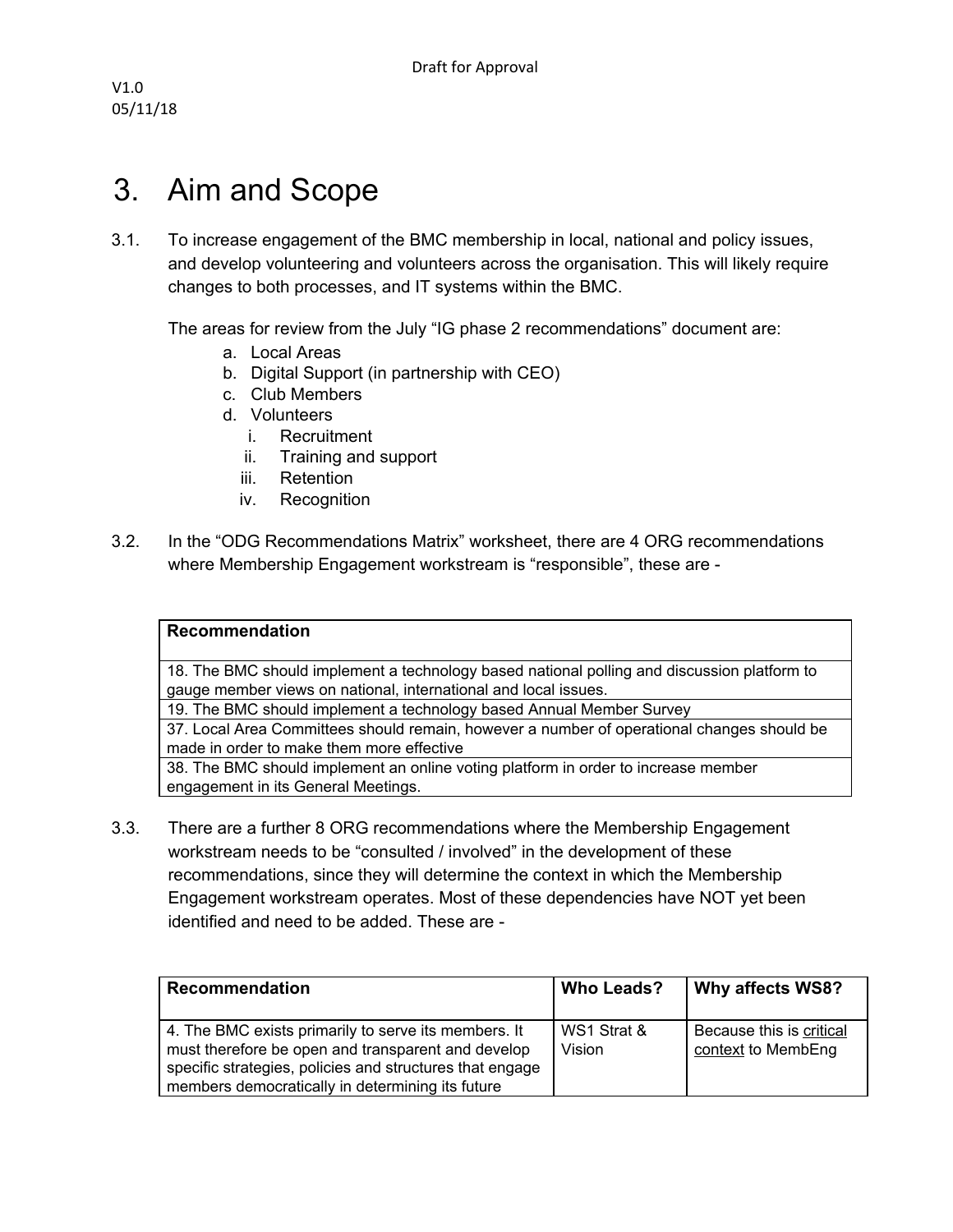| 6. The BMC should create a strategy and<br>organisational development process to ensure that it<br>remains relevant for both existing and prospective<br>members.                                                           | WS1 Strat &<br>Vision                                                       | Because being<br>consulted on / having<br>input to strategy will be<br>a key factor affecting<br>MembEng                                              |
|-----------------------------------------------------------------------------------------------------------------------------------------------------------------------------------------------------------------------------|-----------------------------------------------------------------------------|-------------------------------------------------------------------------------------------------------------------------------------------------------|
| 12. The BMC should ensure it recognises the<br>contribution of clubs and their members to climbing,<br>hillwalking and mountaineering and further develop its<br>strategies to support its broad range of affiliated clubs. | WS7 partnership<br>leads from<br>"clubs as<br>organisations"<br>perspective | WS8 also involved from<br>"club members"<br>perspective. WS7 and<br>8 need to coordinate.                                                             |
| 16. The BMC should ensure that it has a digital<br>strategy to support potential growth, its members,<br>policy forming and engagement and broader<br>innovations within the scope of the activities it<br>supports.        | WS2 item i. Ops<br>& Finance                                                | Because 18, 19 and 38<br>should be part of digital<br>strategy.                                                                                       |
| 17. The BMC should review how it resources the<br>management of membership engagement.                                                                                                                                      | $WS2$ item $j(i)$<br>Ops & Finance                                          | Because whatever<br>WS2 decides, will affect<br>what resources are<br>available for WS8<br>initiatives.                                               |
| 40. The BMC should review any Memorandum and<br>Articles of Association amendments, including those of<br>its subsidiaries, after three years in order to evaluate<br>their effectiveness, and every three years thereafter | WS5                                                                         | What happens if an<br>online poll of area<br>members shows strong<br>majority for something<br>which attendees at a<br>meeting do not want?           |
| 49. The BMC should review how it resources the<br>management of volunteers.                                                                                                                                                 | WS2, item j(ii)                                                             | Because volunteers are<br>members who need to<br>be engaged, and<br>volunteers in turn need<br>to effectively engage<br>with the wider<br>membership. |
| 50. The BMC should look at a volunteer induction<br>policy and plan for volunteer engagement and<br>volunteers should have a clear job description and<br>understand their role.                                            | WS3 Culture,<br>Leadership &<br>Mgt                                         | As point 49.                                                                                                                                          |
| 51. The BMC should enhance its policies to ensure<br>regular recognition of significant contribution to the<br>organisation.                                                                                                | WS3 Culture,<br>Leadership &<br>Mgt                                         | Because volunteers are<br>members who need to<br>be engaged.                                                                                          |

In addition to the specific "consult" areas listed above, it is important to note that many other ORG recommendations have the potential to impact positively or negatively, directly or indirectly, on Member Engagement.

In fact it is possible to argue that they all ORG recommendations and ODG workstreams do, either on members as a whole (e.g. recommendation 11 has the potential to affect engagement for all members) or for specific groups of members (recommendation 5 affects engagement for all indoor climbers, recommendation 25 affects engagement for members in Wales, and so forth).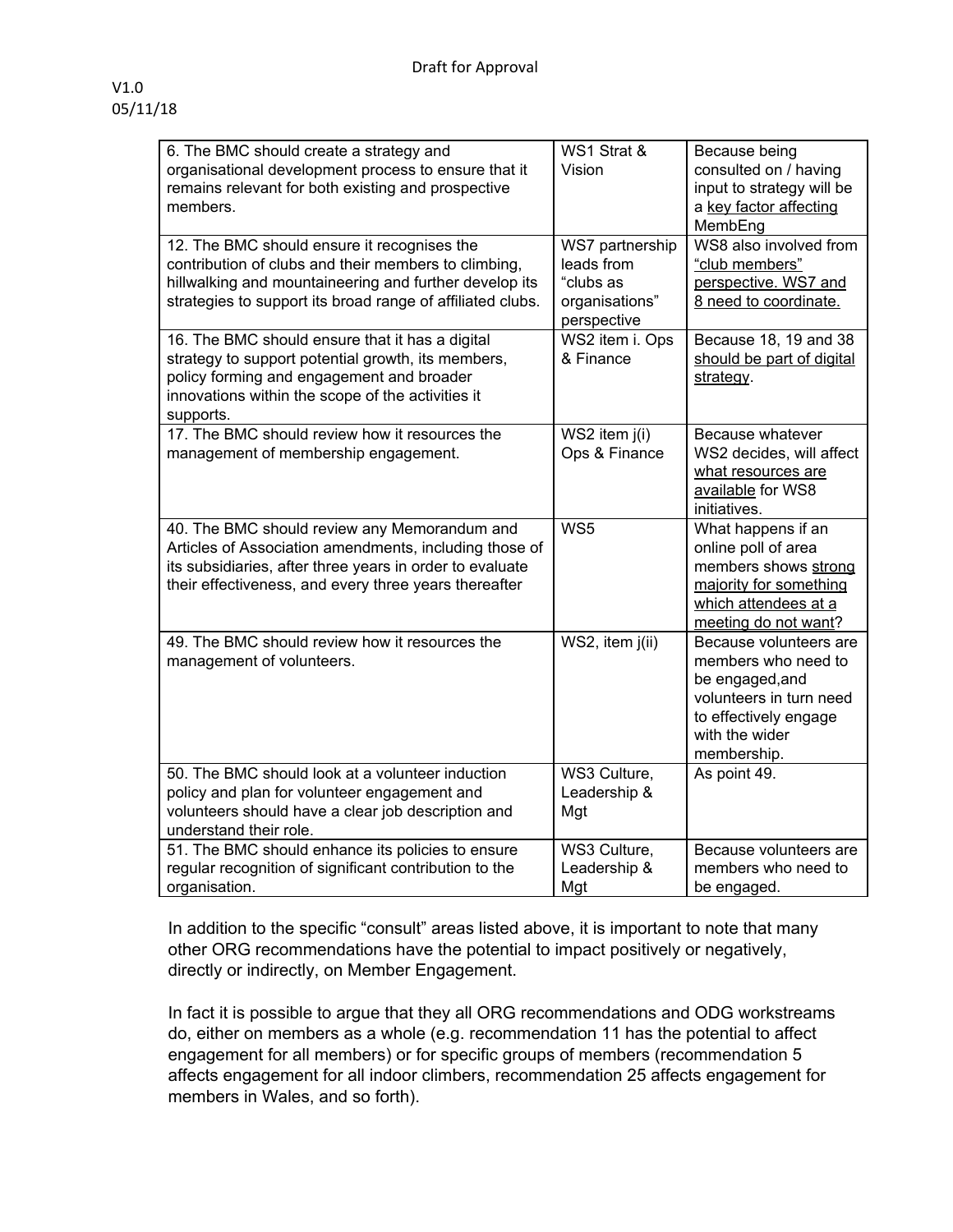Workstream 8 terms of reference focus on specific areas assigned by IG phase 2 and ODG, but the effects of other workstream proposals on member engagement should be a key consideration running throughout the ODG.

- 3.4. The following additional areas, which are not within scope of ODG, will need to be consulted and coordinated with the proposals developed by Workstream 8 -
	- Existing IT systems for members database, surveys, online Proxy voting and mailing / distribution lists, plus any planned enhancements to the above.
	- Existing initiatives in the area of volunteer support and recognition being taken forward by Lynn Robinson and Jane Thompson.
- 3.5. It is not expected that this work will impact the AoA 2018, with the possible exception of changes to Local Area and National AGM processes which may arise from recommendations 37 and 38 above.

### 4. Objectives - process and outputs.

- 4.1. Design Phase Review the ORG Membership Engagement related recommendations and consult with the relevant parties, including National Council, appropriate members of BMC staff, specialist committees and working groups (including Clubs Committtee) and key BMC subsidiaries. Produce a single report to the Board & NC, covering all 4 topics, containing costed options for implementation. Report should cross reference to other workstreams recommendations where appropriate.
- 4.2. Build & Deliver Phase Once the recommendations from phase 1 have been reviewed and approved by the Board, including selection of any options, a baselined plan, and cost and resource model can be finalised. Responsibilities & target dates for build and delivery of the design can be confirmed. We do not know at this stage whether delivery will be a single implementation or a series of drops. It is also not clear whether delivery responsibility would be best to remain with the ODG or be assigned to a function within the BMC line organisation. For example IT change should probably be the responsibility of BMC IT group, with ODG in a steering / monitoring role.
- 4.3. Transition to BAU and Operate phase it is likely that implementation and transfer to BAU should happen via a series of pilot projects, with ODG in a steering / monitoring role.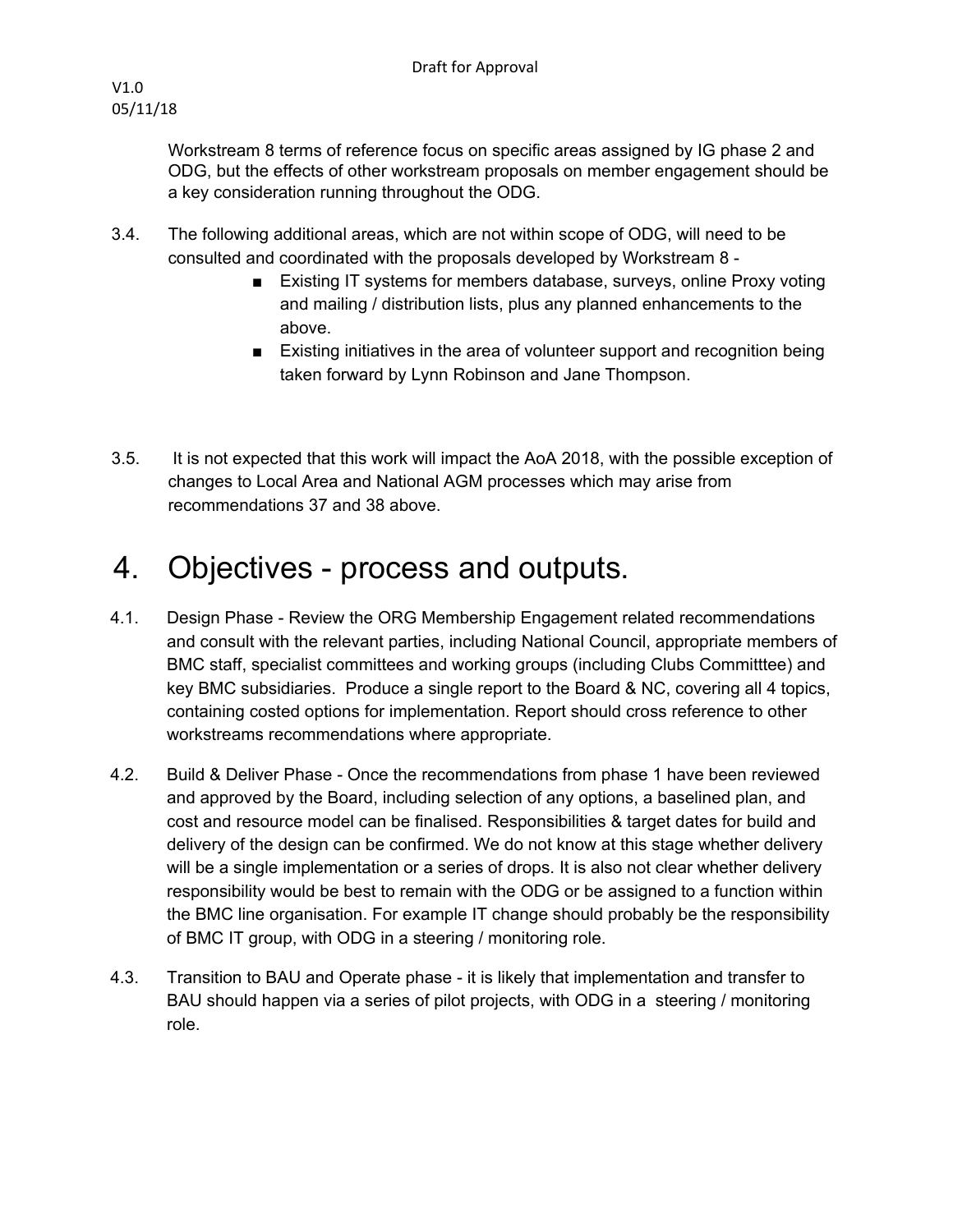V1.0 05/11/18

## 5. Constitution of this working group

- 5.1. The workstream will be primarily delivered by the workstream lead, coordinating with other workstream leads, BMC IT group resources, and existing BMC Volunteer initiatives.
- 5.2. Working groups may be set up for deeper analysis of specific workstream areas for example a local areas working group, a clubs working group, and possibly a volunteers working group - details TBA. The key principle is that proposals should be developed by consultation with, and involvement of, representative stakeholders, before they are finalised and presented to the Board for approval.

# 6. Roles and Responsibilities

- 6.1. ODG
	- To engage with the work stream to ensure that the work carried out is in line with the overall thinking of ODG
	- To act as a conduit of ideas in order to inform the Board and CEO of potential issues or clarification requirements
	- To provide coordination with work carried out by other work streams or sub groups
	- To bring together the work of the sub groups and work streams into a coherent package of changes in order to discuss with the Board or NC as appropriate.
- 6.2. Workstream Lead Paul Evans
	- To ensure that spirit of the ORG recommendations is fulfilled in the recommendations and documentations produced
	- To attend meetings (face to face or via skype) to work with any Working Groups, and to keep the ODG up to date on progress and next steps
	- Work with the Project manager to agree deadlines to meet the BMC Board, NC and area meeting schedules
	- Work with other workstream leads and existing BMC staff / key volunteers to ensure that WS8 deliverables are aligned and coordinated with the other ODG workstreams and the wider BMC.
	- Work with the Project manager to produce communiques for the membership in a timely manner
- 6.3. BMC IT Support
	- Many of the initiatives within workstream 8 scope require IT solutions. Wherever possible existing IT solutions will be re-used or built upon. New solutions will need to be selected to integrate easily where necessary with existing BMC IT. This area will need to be directly supported through Digital Strategy/staff